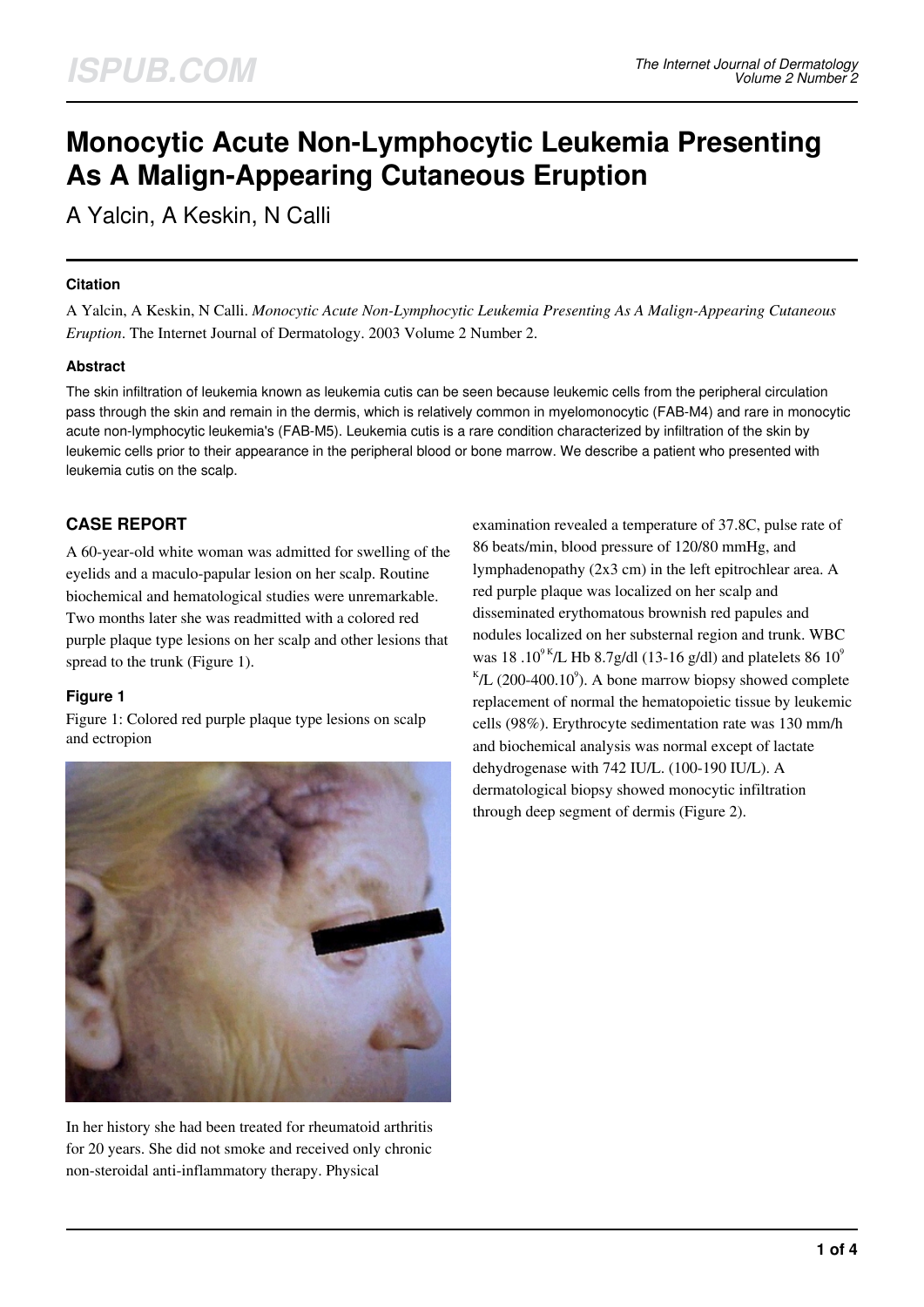## **Figure 2**

Figure 2: Monocytic infiltration in the deep segment of dermis by dermatological biopsy (x4 haematoxylene eosine).



Immunohistochemical analysis demonstrated that the cells were PGM1, KP1, CD45 and CD20 positive (Figure 3).

#### **Figure 3**

Figure 3: Mononuclear cells as CD45 and CD20 were positive by immunohistochemical analysis (x20 CD45).



The chest radiograph was normal. Abdominal ultrasonograhy revealed splenomegaly. Computerized tomography showed soft tissue increase in both eyelids, which were also consistent with leukemic infiltration. The patients was diagnosed with monocytic acute nonlymphocytic leukemia (FAB-M5 ANLL) according to morphological studies and antigen detecting monoclonal antibodies which were CD13, CD14, CD15, CD33, and CD34 positive. After remission, induction chemotherapy which consisted of daunorubicin and cytosine-arabinoside (AraC) was started and the skin lesions decreased markedly. She was treated with the same protocol every three months, but after a year of follow-up she died because of pneumonia.

## **DISCUSSION**

Skin infiltration of leukemia known as leukemia cutis is a distinctive feature of relatively common myelomonocytic (FAB-M4) and rare in monocytic acute non-lymphocytic leukemia's (FAB-M5 ANLL). Leukemic infiltrates can present as widespread macules and papules infiltrated plaques or nodules, which are distinctive, blue violet or red brown color. Some patients with leukemia develop diffuse maculopapular eruptions and were thought to be allergic reactions to circulating leukemic cells but most are probably true leukemic infiltrates with very few malignant cells  $(1, 2, 3, 4)$ . Leukemia cutis is a rare condition characterized by the infiltration of the skin by leukemic cells prior to their appearance in the peripheral blood or bone marrow. We think that skin infiltrating cells firstly transformed into malignant cells, followed by distribution to bone marrow and systemic circulation as Millard et al. and Horlick et al's description. In this current report, the patient first presented with maculo-papular scalp lesions that resembled angiosarcoma on the scalp without any leukemic infiltrates in the bone marrow. It was postulated that immunohistochemical analysis with deparaffinized skin biopsy staining for antibodies is able to give information about the lesion but definite diagnosis of acute myeloid leukemia was not possible  $\left( \frac{1}{3} \right)$ . Staining with lysozyme referred to as a good monocyte marker.. In the literature, two similar cases from different countries were reported in 1990 and 2003  $\binom{1}{2}$ 

Skin lesions associated with leukemia's often are nonspecific, such as pruritus, purpura, and skin infections. Cutaneous infiltration of leukemic cells tends to be uncharacteristic clinically  $({}_{5,6,7,8})$ . In most of the studies it was postulated that patients with leukemia cutis have poor prognosis. We presented this case in order to remind everyone about leukemia cutis in such instances.

# **CORRESPONDENCE TO**

Dr. A. Didem Yalcin Pamukkale University, Medicine Faculty Hospital, Internal Medicine Department Denizli-Turkey Fax: 90 258 2410040 E-mail: adidyal@yahoo.com

## **References**

1. Millard TP, Aitchison R, Wilkinson JD.Aleukaemic leukaemia cutis presenting as a benign-appearing eruption.Clin Exp Dermatol. 28:148-50, 2003. 2. Horlick HP, Silver DN, Knobler EH, Cole JT.Acute myelomonocytic leukemia presenting as a benign-appearing cutaneous eruption.Arch Dermatol.126:653-6, 1990 3. Bennet JM, Catovsky D, Daniel MT, et al: Proposed revised criteria for the classification of acute myeloid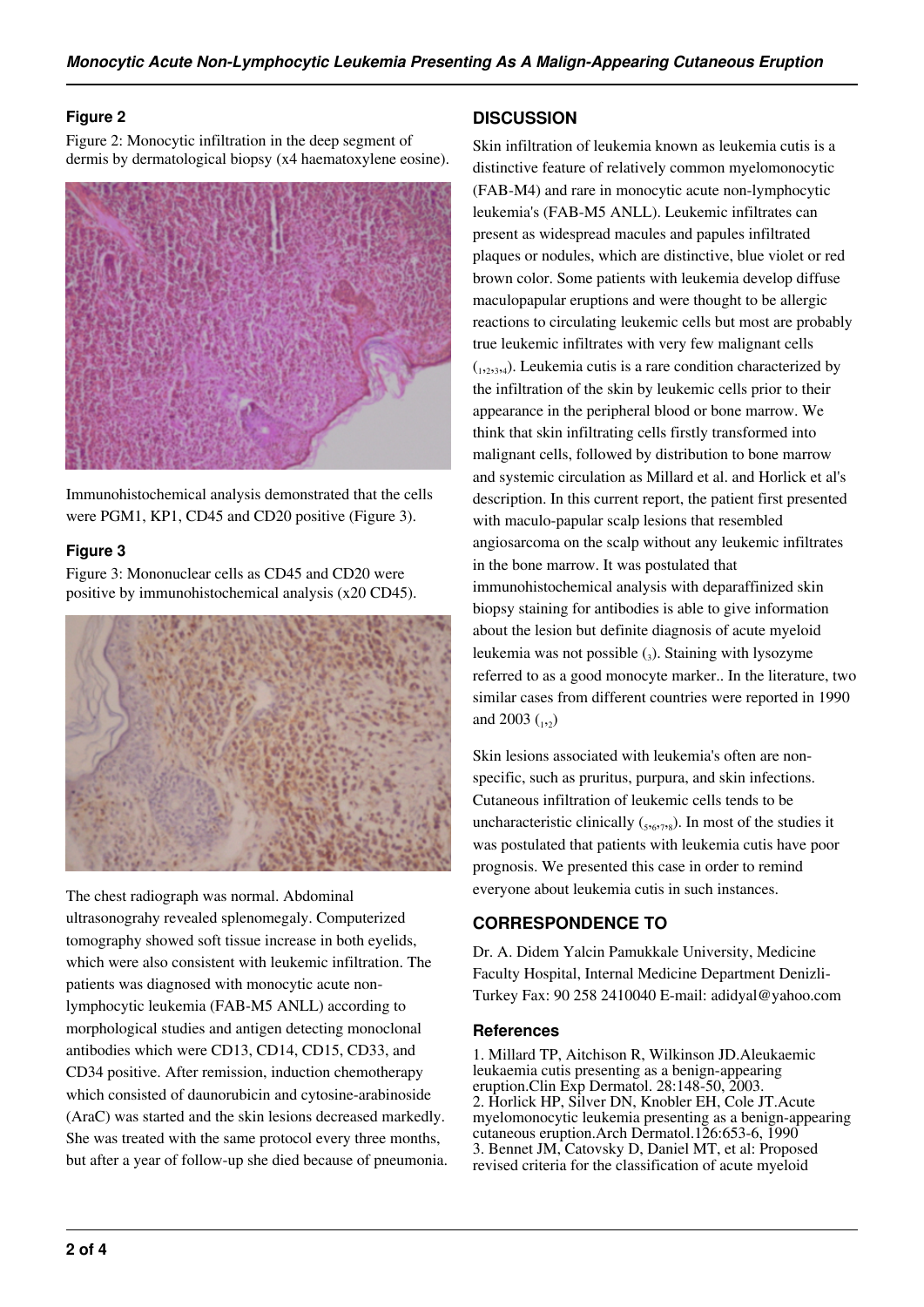leukemia, Ann Intern Med, 103: 620, 1985.

4. Peterson L, Dehner LP, Brunning RD: Extramedullary masses as presenting features of acute monoblastic leukemia, Am J Clin Pathol, 75: 14-8, 1981.

5. Sepp N, Radaszkiewicz T, Meijer C.J.L.M, et al: Specific

skin manifestation in acute leukemia with monocytic

differentiation, Cancer, 71: 124-32, 1993.

6. Yu HJ, Kim YS, YangHY, KwanSJ, Park CK: A case of

leukemia cutis, J Korean Med Sci, 13: 689-92, 1998.

7. Baer MR, Barkos M, Farrell H, Raza A, Preisler HD: Acute myelogenous leukemia with leukemia cutis. Eighteen cases seen between 1969 and 1986, Cancer, 63: 2192-200, 1989.

8. Kaddu S, Zenahlik P, Beham-Schmid C, Kerl H,Cerrani L: Specific cutaneous infiltrates in patients with myelogenous leukemia leukemia. A clinicopathologic study of 26 patients with assessment of diagnostic criteria, J Am Acad Dermatol, 40: 966-78, 1999